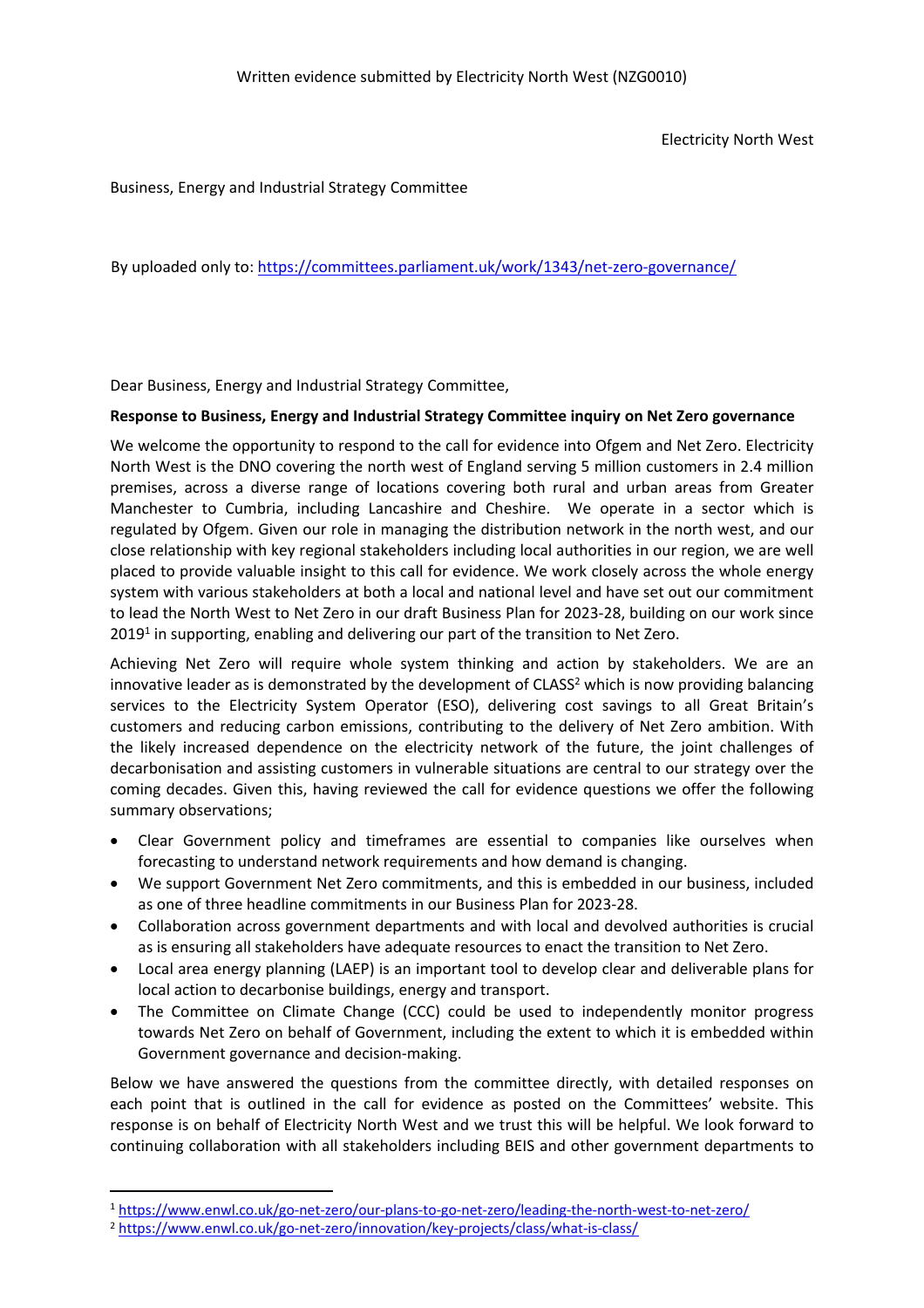achieve the Net Zero transition. Should you have any questions, please do not hesitate to contact me or my colleague David Darley ([david.darley@enwl.co.uk](mailto:david.darley@enwl.co.uk), 07825 899363) in case of any queries.

Yours sincerely,

# **Paul Auckland Head of Economic Regulation**

# **Business, Energy and Industrial Strategy Committee: Inquiry on net zero governance – Call for evidence**

- *1. What are the key requirements for a governance structure that can deliver cross-Government climate action at the pace, scale and over the duration required to meet the carbon budgets and the 2050 net zero target?*
	- *a. Are the Government's existing net zero governance structures effective in this role, both in terms of coordination across Whitehall, and coordination with the devolved administrations and local and regional authorities?*
- 1. We observe that there is a concerted effort across Whitehall to achieve effective action on Net Zero and its delivery. All government departments will benefit from the clear and joined up leadership which includes expert input from bodies such as the Climate Change Committee complimenting the expertise that is already working across government. An increasing involvement from HM Treasury is required to ensure that the UK's economic strategy is consistent with, and actively contributing to, Net Zero. 'Green recovery' policies and projects to date provide helpful insight into how alignment can develop, demonstrating that joined-up policy-making can deliver enhanced economic, social and Net Zero outcomes.
- 2. We do believe that the current governance structures could be improved through quicker and more agile decision making given the need to act now and the short timescales involved in delivering Net Zero. The decisions made in 2021 will have a critical bearing on the country's ability to reduce  $CO<sub>2</sub>$  emissions by 68% by 2030 and 78% by 2035, from 1990 levels, and the ability to stay within the Committee on Climate Change-recommended carbon budgets. The wrong decisions today will lock-in  $CO<sub>2</sub>$  for decades to come, though we don't suggest uncertainty should contribute to inertia. We would therefore like to see even more collaboration between government departments reflecting that the activities and actions cut across departmental responsibilities. A good example of this which we are encouraged by is DFT and BEIS collaboration in Office for Zero Emission Vehicles (OZEV). To further support the objective of greater government departmental collaboration it would be worth considering an overall lead Net Zero department.
- 3. Clear Government policy and timeframes are essential to companies like ourselves when forecasting/understanding network requirements and demand. We welcome the work that has been done to date on EV and heat pump policy, and it would be of great benefit if this best practice was rolled out to other areas of Government policy to provide additional clarity for key Net Zero stakeholders, including decarbonising of buildings, food and farming.
- 4. Additionally, Net Zero delivery would benefit from central Government working closely with devolved administrations and regional/local authorities. Devolved, local, and regional government have a critical role to play as part of the Government's Net Zero commitments and plans.
- 5. These bodies should not face barriers to their key role through, for example, funding barriers. To fulfil this potential, stronger governance, policy and resourcing is required to better define their role and enable its implementation. We are therefore supportive of the four key recommendations of the Committee on Climate Change in their 2020 report<sup>3</sup> on Local Authorities and the Sixth Carbon Budget, namely: *Framework, An agreed framework for delivery*

<sup>3</sup> <https://www.theccc.org.uk/publication/local-authorities-and-the-sixth-carbon-budget/>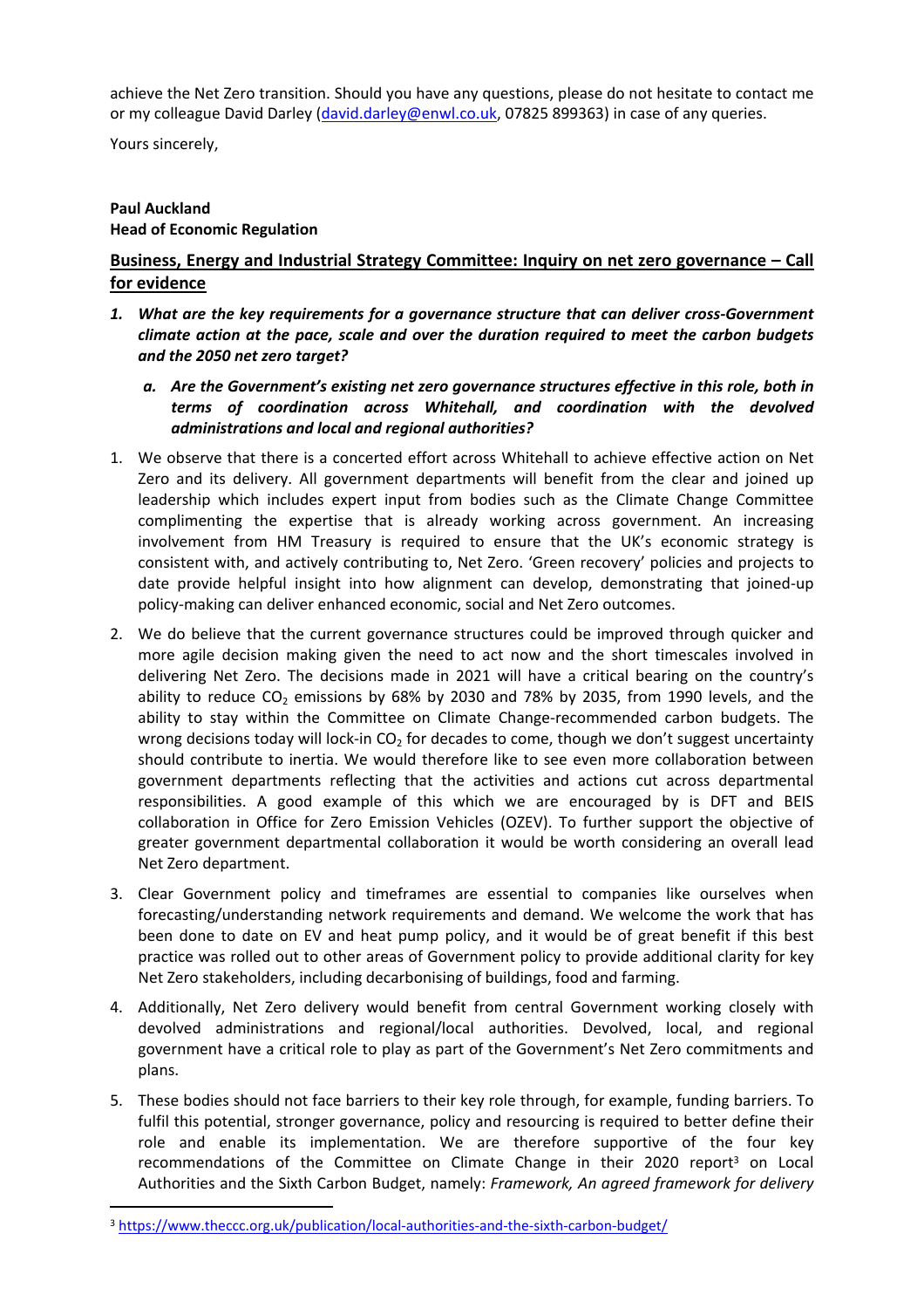*for Net Zero incorporating local and national climate action; Financing, Appropriate long-term financing to support local authorities in delivering Net Zero; Flexibility, Local operational flexibility around how local areas address climate change; and Facilitation, coherent policy and powers for the facilitation of delivery.*

- 6. We are also aware of the work by 'UK100<sup>4</sup>' in seeking to take forward these recommendations, as set out in their 2021 Net Zero missive. We believe this provides a helpful outline of what a Net Zero Delivery Framework may need to contain and would encourage Government to engage with UK100 and its members to support its further development<sup>5</sup>.
- 7. Further, the ongoing development of local area energy planning (LAEP) is an important tool to develop clear and deliverable plans for local action to decarbonise buildings, energy and transport. We are supportive of LAEPs and we note and support the recommendation from the Environment Audit Committee in response to its call for evidence on community energy that "The Government should support local authorities to develop local area energy plans which harness the potential of community energy"<sup>6</sup>.
- 8. We therefore make the following recommendations to enable their potential to be realised:
	- LAEPs should be formally supported by Government and Ofgem policy. This would appear to be in line with BEIS and Ofgem latest thinking, as outlined, for example, in the current consultation on the Future Systems Operator (section 3.2.7)<sup>7</sup>.
	- Local/regional government, electricity distribution network operators (DNOs) and gas distribution networks (GDNs) should be among a group of key partners working to develop and drive the delivery of the LAEPs, with wider input from other local partners and stakeholders. We also support that community energy groups should be given a role in this process.
	- LAEPs should be developed according to a consistent high-level methodology, one which is underpinned by future electricity scenarios (FES), DNO distribution future electricity scenarios (DFES)<sup>8</sup> and GDN plans.
	- Government provide the necessary resources to enable the development and delivery of LAEPs.
- 9. We also believe that businesses and citizens also have a critical role to play in the delivery of LAEPs and in helping to meet the UK's Net Zero commitments. We engage with these stakeholders extensively and on a regular basis. Businesses and citizens say more support and advice is needed from a central trusted place. Without this, and currently, the levels of action are falling short of the requirements to deliver Net Zero commitments, therefore the need to support and facilitate increased action from these key stakeholders is needed. To fulfil this need, existing national, regional and local support arrangements require enhancement. Central to this is the need to establish local and regional mechanisms, with the necessary capacity, funding and expertise to provide the bespoke advice and support that businesses and citizens say they need.
- 10. By example, Government's UK Business Climate Hub<sup>9</sup>, which has been set up to provide online support to small/medium enterprises (SMEs), is a helpful starting point for a wider and deeper national programme of support. In this instance, we are working with DNOs and other partners to build on this resource by providing more detailed online advice through the Zero Carbon Business Partnership and Portal<sup>10</sup>. Discussions are currently underway to explore how the partnership and portal may be further developed to include local/regional arrangements which are crucial. This could include, for example, connecting to the work currently underway in

<sup>6</sup> <https://committees.parliament.uk/publications/5718/documents/56323/default/>

<sup>9</sup> <https://www.businessclimatehub.org/uk/>

<sup>4</sup> <https://www.uk100.org/about>

<sup>5</sup> <https://www.uk100.org/events/international-net-zero-local-leadership-summit-conference>

<sup>7</sup> <https://www.gov.uk/government/consultations/proposals-for-a-future-system-operator-role>

<sup>8</sup> <https://www.enwl.co.uk/get-connected/network-information/dfes/>

<sup>10</sup> <https://www.zerocarbonbusiness.uk/>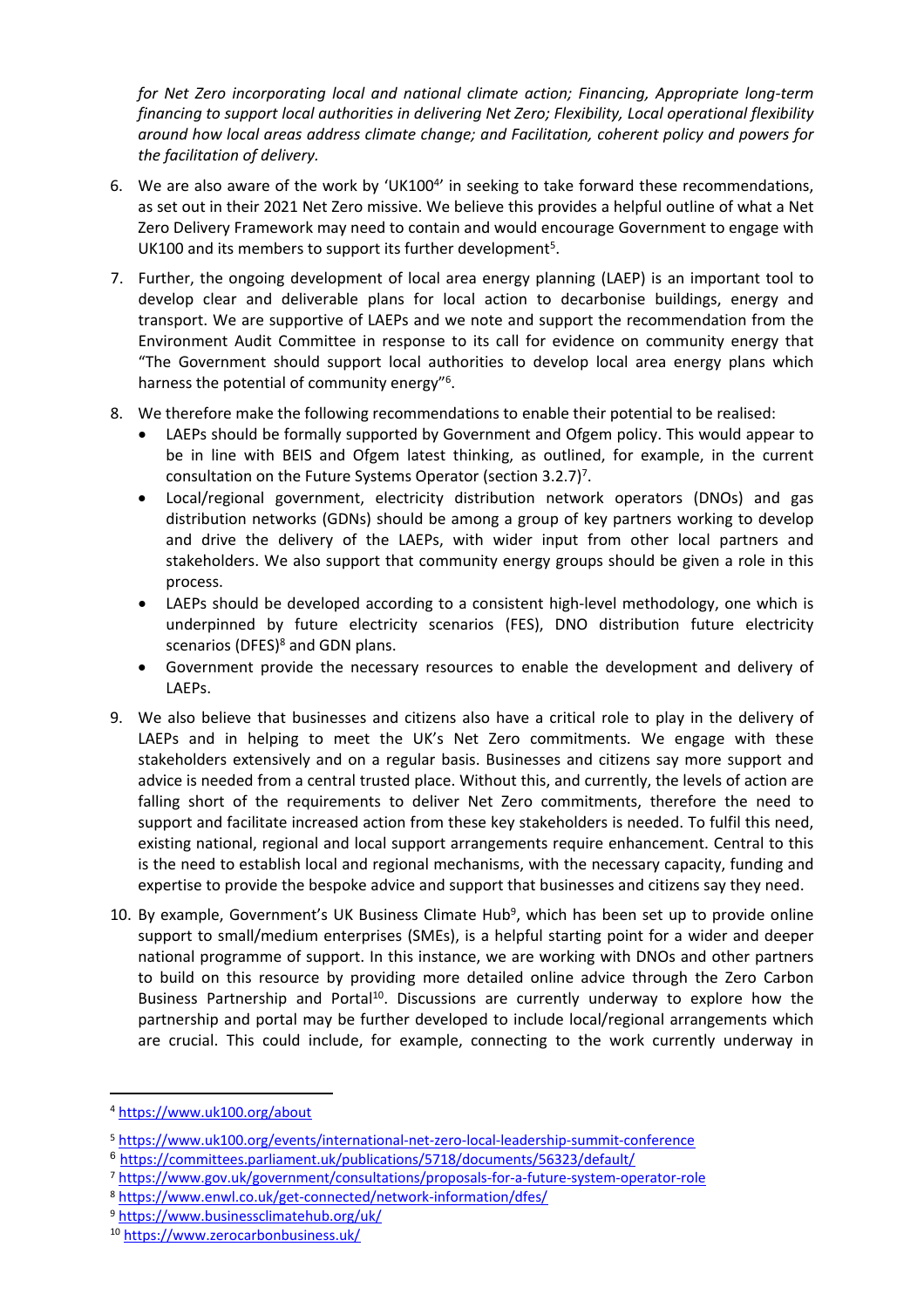Greater Manchester and Lancashire to further develop existing business support programmes and align them with the Government's Net Zero commitments.

11. We encourage Government to engage with our draft RIIO-ED2 business plan<sup>11</sup> which shows a blueprint of the role for regional businesses like ourselves, and in our case our regulator Ofgem. This builds on our plan 'Leading the North West to Net Zero'<sup>12</sup> published in 2019. Ofgem is the key decision maker for RIIO-ED2 and we note are anticipating the forthcoming BEIS consultation on its Strategic Policy/direction Statement (SPS) to Ofgem. We view that including a strategic steer for Ofgem towards placing more weight on regional stakeholder views than has historically been the case is needed where these views come from the elected bodies representing the region or the people themselves. Further, we would support that the SPS is considered for periodic update given changing dynamics and the speed at which Net Zero is required to occur. We are happy to provide specific feedback from Cumbria County Council, Lancashire County Council and Greater Manchester Combined Authority with their permission if it would be helpful to see the strength of local support in our region for Net Zero.

## *b. What alternative governance structures could be established to coordinate and deliver cross-Government action on climate change more effectively?*

- 12. Ultimately there is a need to have Net Zero embedded in all government departments. Additionally, collaborative and joined up cross departmental working is required given that Net Zero aims and actions cut across traditional departmental boundaries.
- 13. It could be considered that a single government department be nominated or created as the lead department to help with support this aim. This could be a dedicated Net Zero department or a remit for an existing department to lead the co-ordination and delivery of Net Zero. An example could be a department with a more specific remit for energy and climate change that would help bring more focus to the move to Net Zero.
- 14. Though any structural or Net Zero governance reform within Government should be undertaken carefully with an aim that any re-organisation does not delay to action or delivery. It is crucial that this is avoided given short timescales involved in delivering Net Zero.

# *c. What metrics should the Government use to measure their progress towards net zero?'.*

- 15. The CCC could be asked to advise on this question specifically, as well as independently monitor on behalf of Government should this be the best method of assessment. The key measure is whether/not we are meeting the CCC-set carbon budgets; therefore, carbon budgets could also be set at regional, sub-regional and local authority-level to help apportion responsibility and drive additional action at the local-level.
- 16. Metrics such as carbon intensity of electricity and electric vehicle (EV) numbers could be considered as well as time taken to set policy and enact it in key areas related to Net Zero.
- 17. We are particularly impressed by the work with the Citizens Assembly on Climate Change and ran a similar smaller scale version to assist us with developing our business plan. The continued involvement of the public through direct input such as this will help appropriate assessment and measurement of success.

# *2. What governance structures would enable HM Treasury to give greater priority to the net zero target and the carbon budgets in its financial and economic decisions?*

- *a. How could HMT better ensure that spending decisions contribute to achieving net zero in the long term?*
- 18. We support and encourage greater Treasury involvement. Net zero action and delivery will have a positive impact and benefit to the economy as a whole as well as being central in terms of prosperity and international opportunity for the UK economy now and in the future. Therefore, a re-orientation of our economy towards Net Zero will see benefit to all. We are supportive of the

<sup>11</sup> <https://www.enwl.co.uk/about-us/regulatory-information/future-business-plan-2023-2028/>

<sup>12</sup> <https://www.enwl.co.uk/go-net-zero/our-plans-to-go-net-zero/leading-the-north-west-to-net-zero/>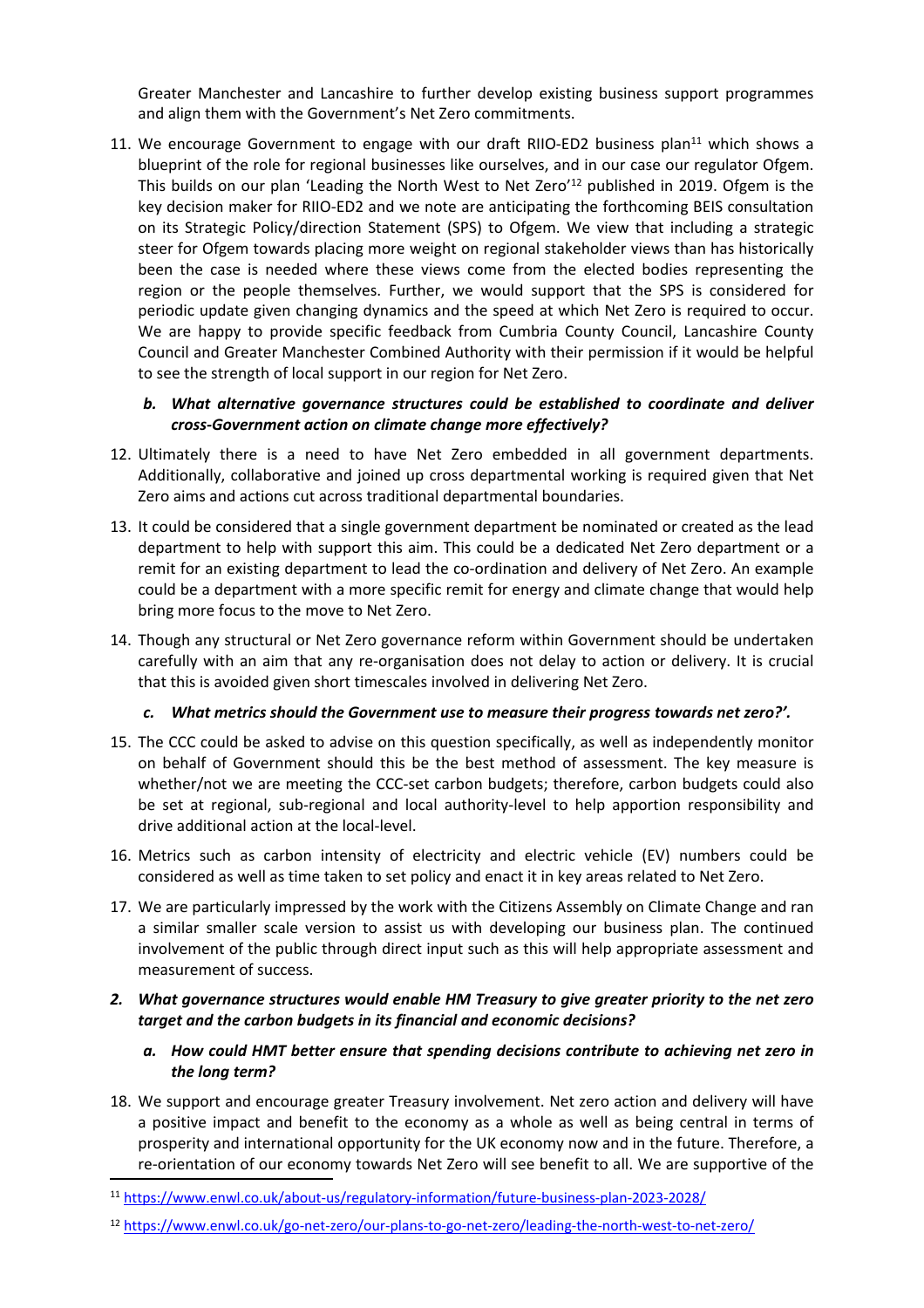aim of Green Recovery and are working with Government and other stakeholders in this endeavour. As in Green Recovery, we encourage that Net Zero remains a top government priority for the long term and that increasing weight is placed on its delivery in decision making. To ensure this is transparent, we would encourage that all Treasury decisions should include an assessment of how proposals contributes to Net Zero transition and delivery and on what scale. Our own green recovery projects can be found at [www.enwl.co.uk/greenrecovery.](http://www.enwl.co.uk/greenrecovery)

- *3. What signals and support does business need from the Government in order to deliver crosseconomy decarbonisation in line with the carbon budgets and the net zero target? What delivery function should Government provide itself and are relevant regulatory bodies mandated and resourced effectively to deliver on Government priorities?*
	- *a. How do policy and regulatory signals and support vary between Government Departments (and how have they varied over time)? How is this affecting business activity on climate change?*
- 19. The Prime Minister's 10-point plan and supporting decisions from BEIS are providing some of the macro strategic steer that business needs. To support the north west region, as well as all devolved, local, and regional authorities more capacity is needed at the local level to actively engage businesses and support practical action. This could build on the existing local structures, partnerships and business-facing organisations, but needs to establish local and regional mechanisms, with the necessary capacity, funding and expertise to provide the bespoke advice and support that businesses and citizens say they need. The support currently available is limited to information provision and signposting and lacks the necessary specifics and bespoke support that stakeholders say they need to understand the actions that they need to undertake to play their role in Net Zero delivery.
- 20. We are also cognisant of the need for a socially just transition. We have not waited ourselves as we continue to see the need to act as early as possible, as evidenced by our published 'Leading the North West to Net Zero' (2019). We have been delivering this action and will continue to, as well as building on this core foundation stone as seen in our draft RIIO-ED2 business plan. Leading the North West to Net Zero is one of three headline commitments in our draft business plan, reflecting our central role in helping to facilitate and deliver Net Zero. We are proud of our record in this area and continue to make real strides forward, always with the aim to make sure we are never a blocker or barrier to Net Zero.
- 21. We as the DNO operating in the North West of England have a high proportion of customers in vulnerable circumstances in our region compared to many other regions of Great Britain. Additionally, we have some of the most deprived areas in the country in our distribution area. We are therefore acutely aware and proactive in our work that we undertake to support these customers. Our stakeholders have told us that they want us to do even more to help alleviate fuel poverty and to make sure that customers who are already economically and socially disadvantaged are not left even further behind as we response to Net Zero transition. We have acted on this evidence and insight and have included several consumer and stakeholder engagement led commitments in our draft business plan to enhance this support in RIIO-ED2 (2023-2028). Examples of this are;
	- Make £2m per year available to work with trusted partner organisations, to support the 250,000 customers in our region who are in fuel poverty, by 2028.
	- Launch a new £250,000 annual fund to remove barriers that prevent the take-up of low carbon technologies (LCT) with the money targeted at struggling households.
	- Proposing to roll out our pioneering 'Smart Street" technology to 250,000 customers in disadvantaged neighbourhoods to lower their energy bills.
	- Increase our Priority Services Register (PSR) even further from the 1 million people we already help. The aim to ensure everyone eligible has the opportunity to join and increasing membership so that a minimum of 60% of eligible customers are registered.
	- Train all our colleagues to better recognise, understand and support those in vulnerable circumstances.